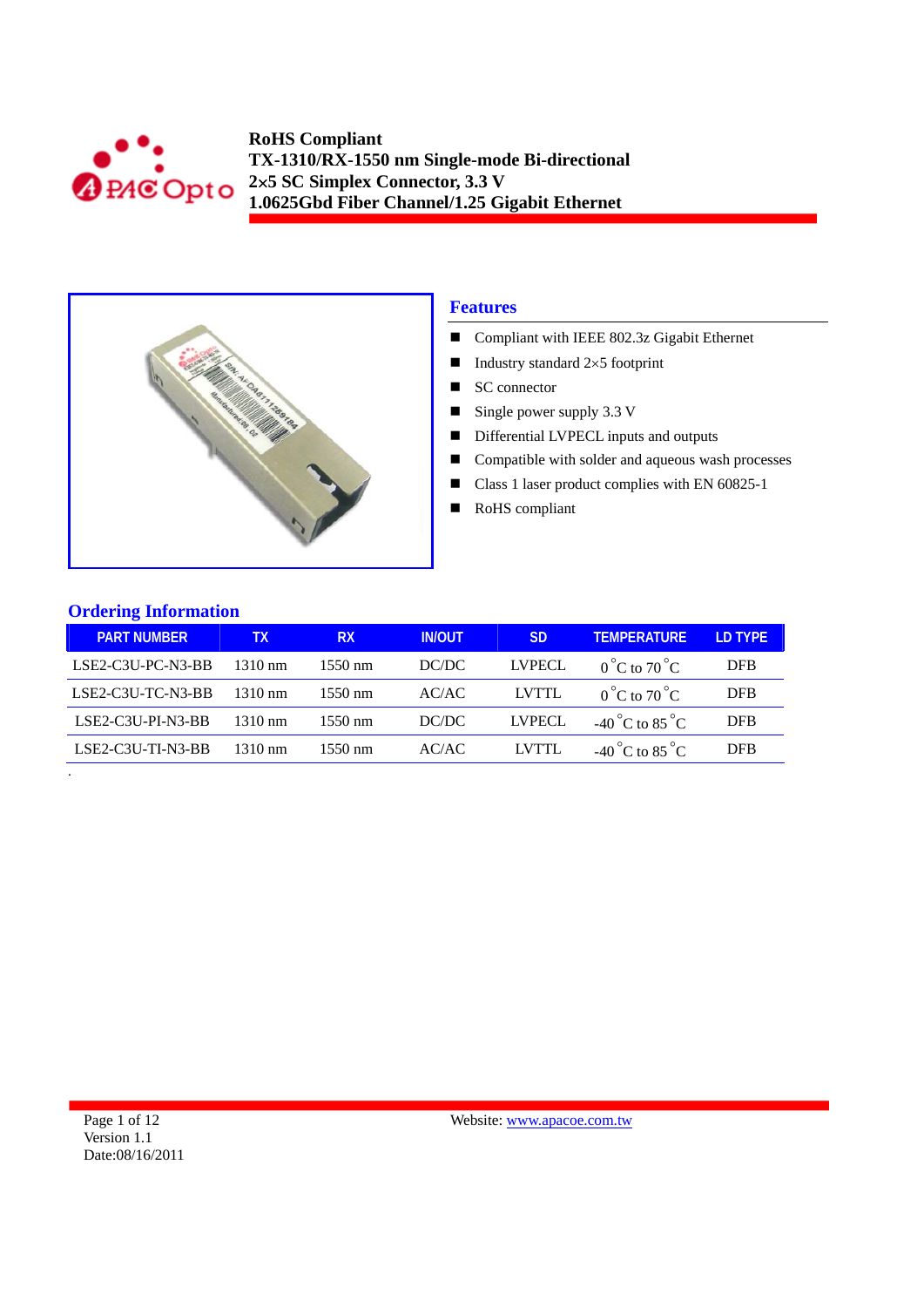

## **Absolute Maximum Ratings**

| $\sim$<br><b>PARAMETER</b>   | <b>SYMBOL</b> | <b>MIN</b> | <b>MAX</b> | <b>UNITS</b>                  | <b>NOTE</b>         |
|------------------------------|---------------|------------|------------|-------------------------------|---------------------|
| <b>Storage Temperature</b>   | $T_S$         | $-40$      | 85         | $\circ$                       |                     |
| <b>Supply Voltage</b>        | Vcc           | $-0.5$     | 4.0        |                               |                     |
| Input Voltage                | $V_{lN}$      | $-0.5$     | Vcc        |                               |                     |
| <b>Soldering Temperature</b> | I sold        | $--$       | 260        | $\circ$<br>$\curvearrowright$ | 10 seconds on leads |

## **Operating Environment**

| <b>PARAMETER</b>                  | <b>SYMBOL</b>     | <b>MIN</b> | <b>MAX</b> | <b>UNITS</b> | <b>NOTE</b> |
|-----------------------------------|-------------------|------------|------------|--------------|-------------|
|                                   | $T_C$             | 0          | 70         | $\circ$      |             |
| <b>Case Operating Temperature</b> |                   | $-40$      | 85         | $\circ$      |             |
| <b>Supply Voltage</b>             | Vcc-              | 3.1        | 3.5        |              |             |
| <b>Supply Current</b>             | $I_{TX} + I_{RX}$ | $---$      | 350        | mA           |             |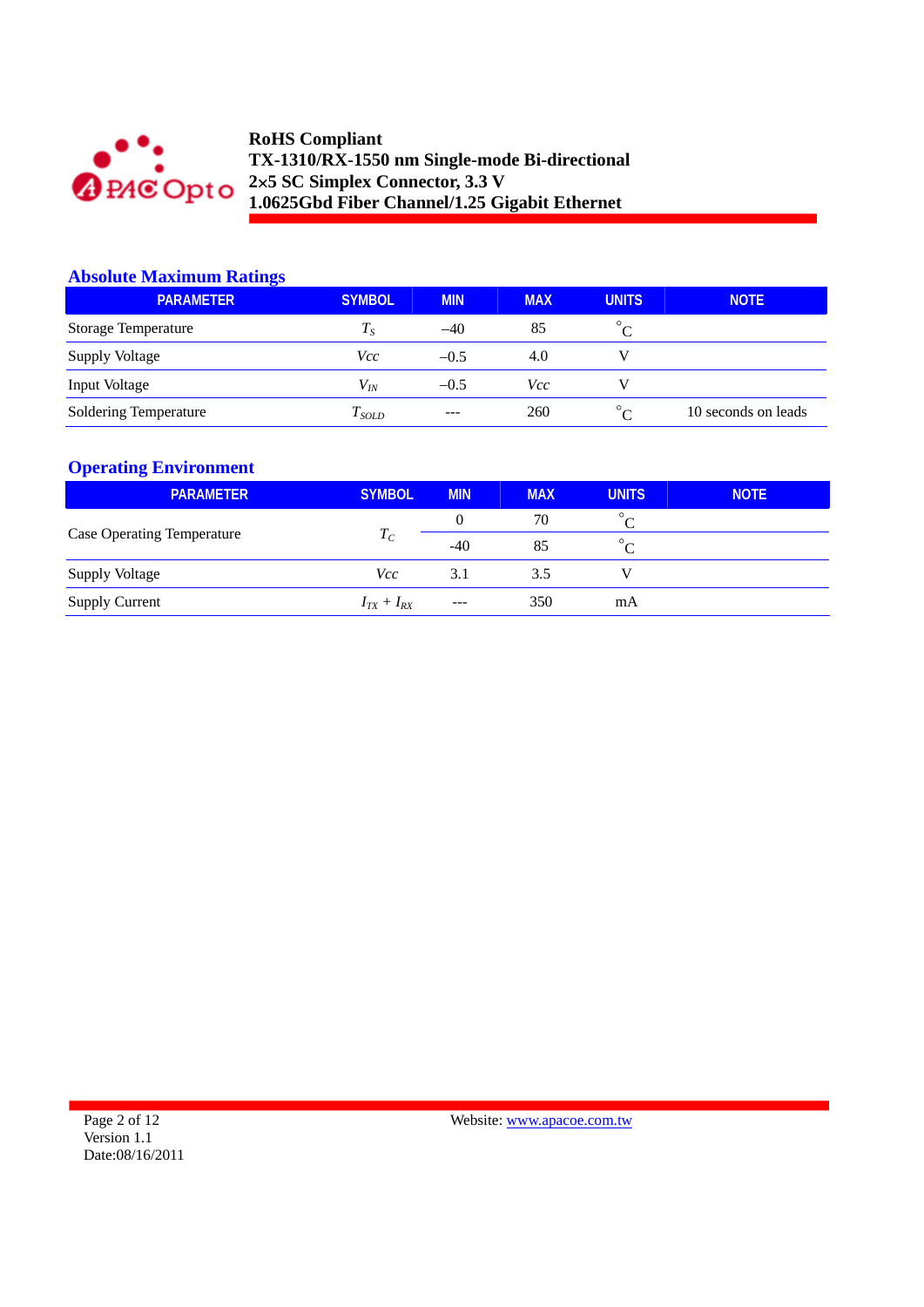

# **Transmitter Electro-optical Characteristics**

 $Vcc = 3.1$  V to 3.5 V, T<sub>C</sub> = 0<sup>°</sup>C to 70<sup>°</sup>C (-40<sup>°</sup>C to 85<sup>°</sup>C)

| <b>PARAMETER</b>                                     | <b>SYMBOL</b>       | <b>MIN</b>     | TYP. | <b>MAX</b>                | <b>UNITS</b> | <b>NOTE</b>       |
|------------------------------------------------------|---------------------|----------------|------|---------------------------|--------------|-------------------|
| Data Rate                                            | B                   |                | 1250 | 1300                      | Mb/s         |                   |
| <b>Output Optical Power</b><br>$9/125 \ \mu m$ fiber | Pout                | $\overline{0}$ |      | $+5$                      | dBm          | Average           |
| <b>Extinction Ratio</b>                              | ER                  | 9              |      |                           | dB           |                   |
| Center Wavelength                                    | $\lambda_C$         | 1290           | 1310 | 1330                      | nm           |                   |
| Spectral Width (-20dB)                               | $\Delta \lambda$    | ---            |      | 1                         | nm           |                   |
| Side Mode Suppression Ratio                          | SMSR                | 30             |      |                           | dB           |                   |
| Rise/Fall Time (10-90%)                              | $T_{r,f}$           |                |      | 260                       | ps           |                   |
| Output Eye                                           |                     |                |      | Compliant with IEEE802.3z |              |                   |
| Output power when Disabled                           | $P_{OFF}$           |                |      | $-45$                     | dBm          | Average           |
| TX Disable Voltage-High                              |                     | 2              |      |                           | V            | <b>LVTTL</b>      |
| TX Disable Voltage-Low                               |                     |                |      | 0.8                       | V            | <b>LVTTL</b>      |
| Transmitter Data Input Voltage-High                  | $V_{IH} - V_{CC}$   | $-1.1$         |      | $-0.74$                   | V            |                   |
| Transmitter Data Input Voltage-Low                   | $V_{IL}$ – $V_{CC}$ | $-2.0$         |      | $-1.58$                   | V            |                   |
| Transmitter Data Input Differential<br>Voltage       | $V_{\mathit{DIFF}}$ | 0.4            |      | 2.0                       | V            | <b>AC</b> Coupled |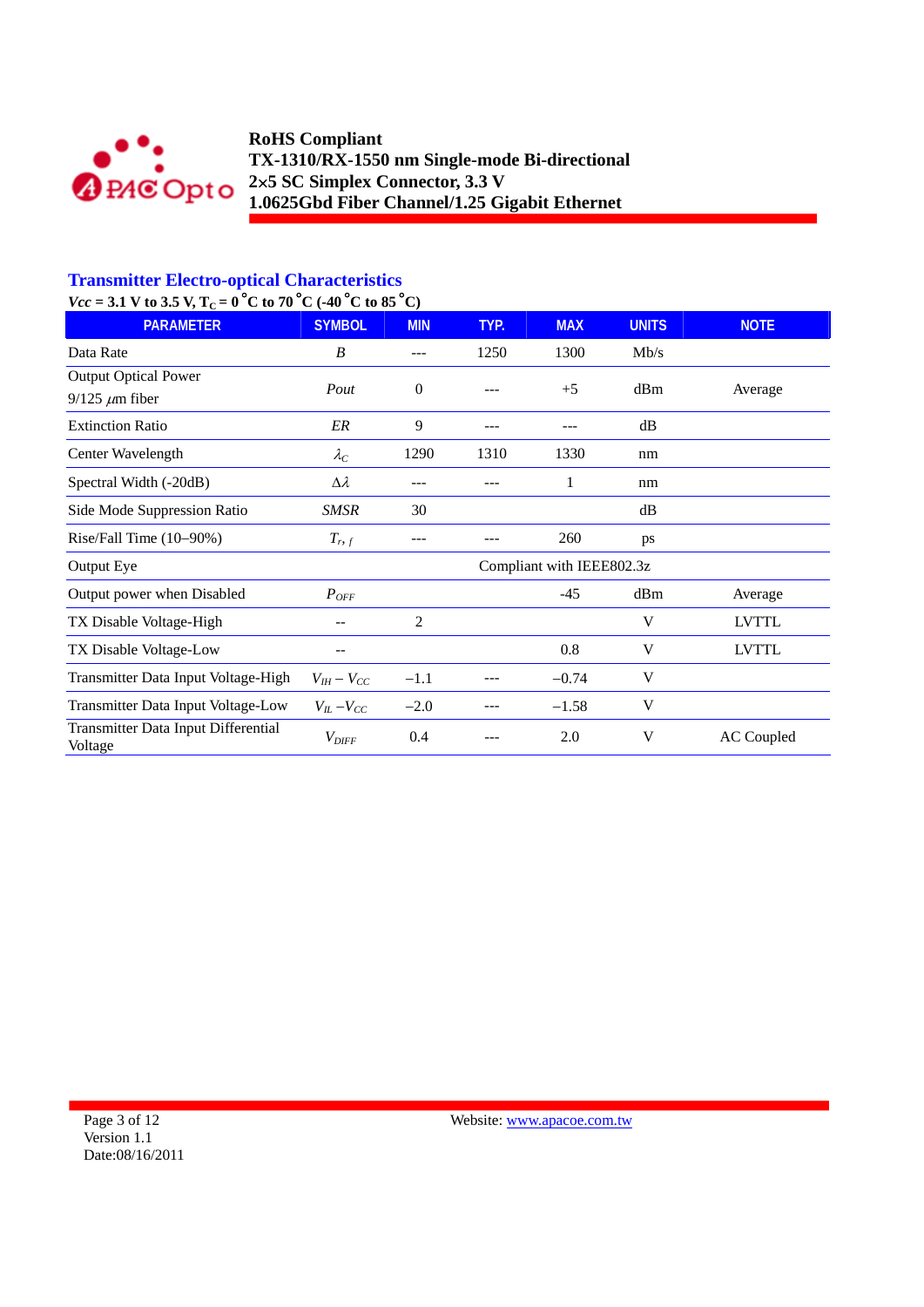

## **Receiver Electro-optical Characteristics**

| $Vcc = 3.1$ V to 3.5 V, $T_C = 0^{\circ}C$ to 70 °C (-40 °C to 85 °C) |  |
|-----------------------------------------------------------------------|--|
|                                                                       |  |

| <b>PARAMETER</b>                                    | <b>SYMBOL</b>       | <b>MIN</b> | TYP.  | <b>MAX</b> | <b>UNITS</b> | <b>NOTE</b>                |
|-----------------------------------------------------|---------------------|------------|-------|------------|--------------|----------------------------|
| Data Rate                                           | B                   | $---$      | 1250  | 1300       | Mb/s         |                            |
| <b>Optical Input Power-maximum</b>                  | $P_{IN}$            | $\theta$   | ---   | $---$      | dBm          | $BER < 10^{-12}$           |
| <b>Optical Input Power-minimum</b><br>(Sensitivity) | $P_{IN}$            | ---        |       | $-24$      | dBm          | $BER < 10^{-12}$           |
| <b>Operating Center Wavelength</b>                  | $\lambda_C$         | 1480       | ---   | 1600       | nm           |                            |
| Optical isolation                                   | <i>ISO</i>          |            |       | $-40$      | dB           | $\lambda = 1260 - 1360$ nm |
| <b>Return Loss</b>                                  | RL                  | ---        |       | $-14$      | dB           | $\lambda = 1480 - 1580$ nm |
| <b>Signal Detect-Asserted</b>                       | ${\cal P}_A$        | ---        | ---   | $-24$      | dBm          | Average                    |
| <b>Signal Detect-Deasserted</b>                     | $P_D$               | $-40$      | ---   | $---$      | dBm          | Average                    |
| Signal Detect-Hysteresis                            | $P_A - P_D$         | 1.0        | $---$ | ---        | dB           |                            |
| Data Output Rise, Fall Time (20–80%)                | $T$ r, f            | ---        | $---$ | 0.35       | ns           |                            |
| Signal Detect Output voltage-High                   | $V_{OH}-V_{CC}$     | $-1.1$     | $---$ | $-0.74$    | V            | <b>LVPECL</b>              |
| Signal Detect Output voltage-Low                    | $V_{OL}$ – $V_{CC}$ | $-2.0$     | ---   | $-1.58$    | V            | <b>LVPECL</b>              |
| Signal Detect Output voltage-High                   | $V_{OH}$            | 2.4        | ---   | $V_{CC}$   | V            | <b>LVTTL</b>               |
| Signal Detect Output voltage-Low                    | $V_{OL}$            | $\theta$   |       | 0.4        | V            | <b>LVTTL</b>               |
| Data Output Voltage-High                            | $V_{OH}-V_{CC}$     | $-1.1$     |       | $-0.74$    | V            | <b>LVPECL</b>              |
| Data Output Voltage-Low                             | $V_{OL}$ – $V_{CC}$ | $-2.0$     | ---   | $-1.58$    | V            | <b>LVPECL</b>              |
| Data Differential Output Voltage                    | $V_{\text{DIFF}}$   | 0.6        |       | 1.8        | V            | <b>AC</b> Coupled          |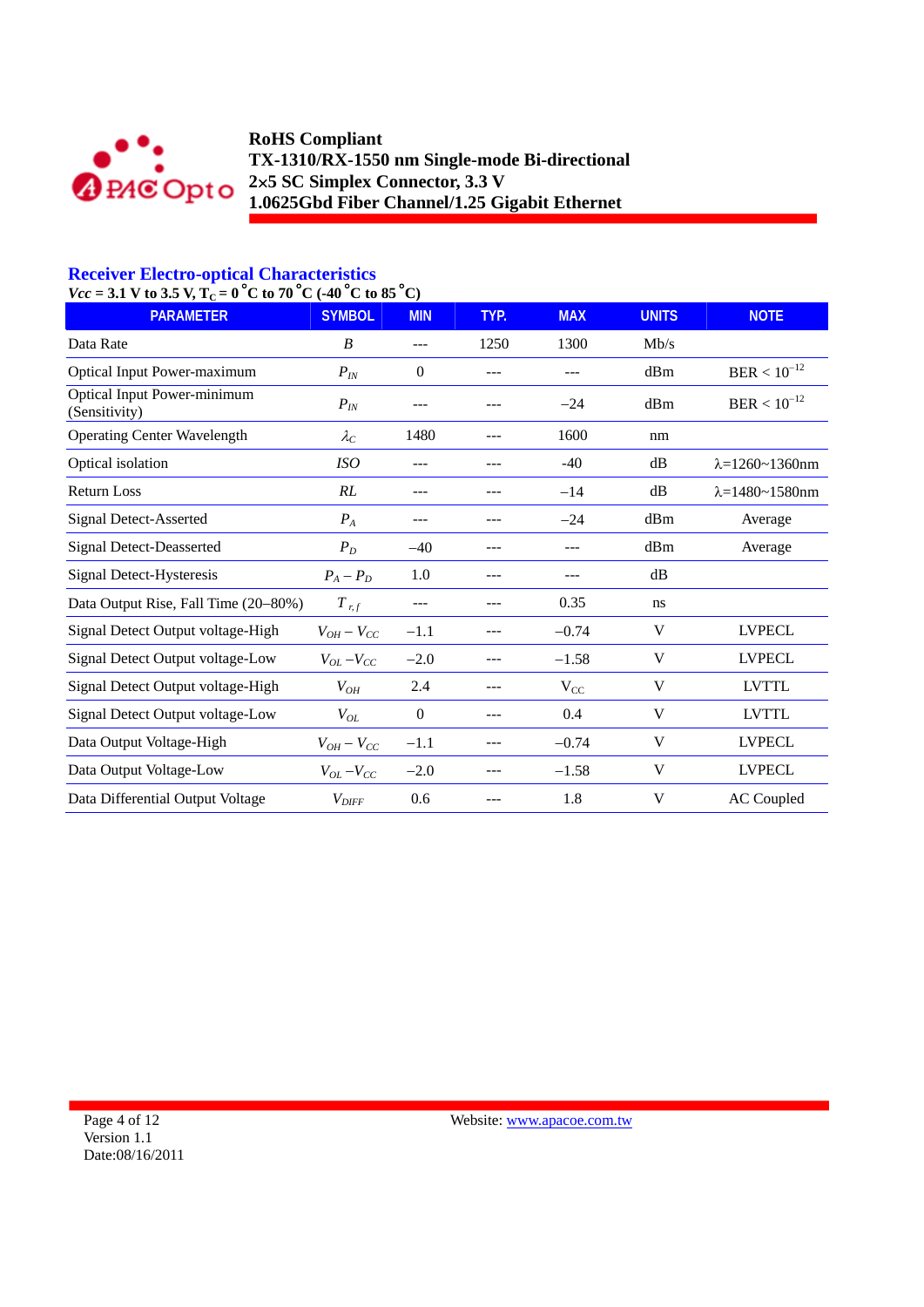

#### **Block Diagram of Transceiver**



#### **Transmitter and Receiver Optical Sub-assembly Section**

A 1310 nm InGaAsP laser and an InGaAs PIN photodiode integrate with an WDM filter to form a bi-directional single fiber optical subassembly (OSA). The laser of OSA is driven by a LD driver IC which converts differential input LVPECL logic signals into an analog laser driving current. And, The photodiode of OSA is connected to a circuit providing post-amplification quantization, and optical signal detection.

#### **Transmitter Disable**

Transmitter Disable is a LVTTL control pin. To disable the module, connect this pin to +3.3 V LVTTL logic high "1". While, to enable module connect to LVTTL logic low "0".

#### **Receiver Signal Detect**

Signal Detect is a basic fiber failure indicator. This is a single-ended LVPECL/LVTTL output. As the input optical power is decreased, Signal Detect will switch from high to low (deassert point) somewhere between sensitivity and the no light input level. As the input optical power is increased from very low levels, Signal Detect will switch back from low to high (assert point). The assert level will be at least 1.0 dB higher than the deassert level.

Page 5 of 12 Version 1.1 Date:08/16/2011 Website: www.apacoe.com.tw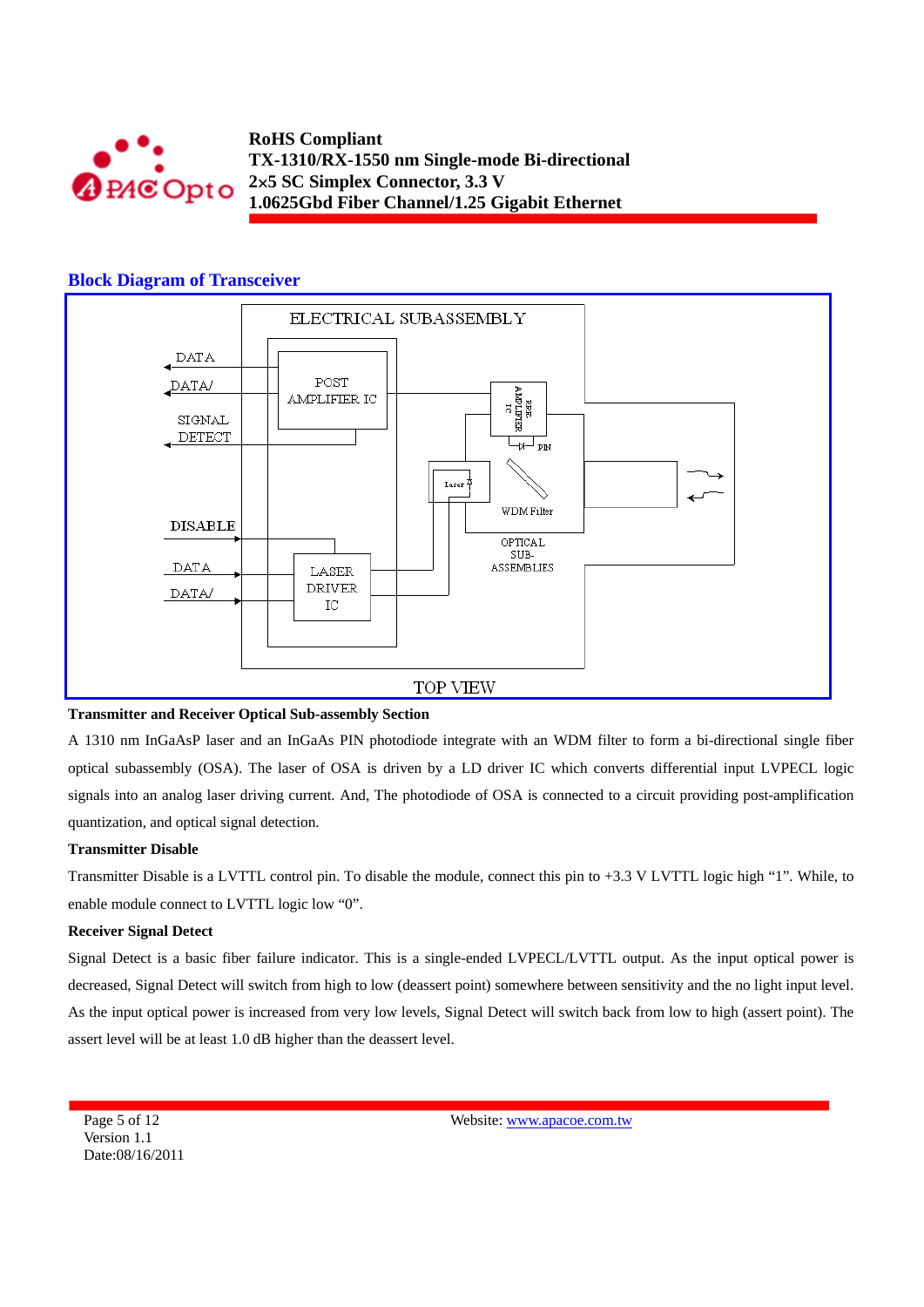

## **Connection Diagram**

Pin-Out

**TOP VIEW 1 Case** *RX GND*  $\frac{5}{RD}$  **4**  $\frac{3}{SD}$  **2**<br>*RD*+ *RD SD V<sub>CCR</sub> TD+*  **9** *TXDIS* **8**  $V_{ccT}$  *GND*  $TX_{DIS}$  *TD*+ *TD* − **6** *T* 8 9 10 **<sup>10</sup> Case**

| <b>PIN</b> | <b>SYMBOL</b>                                         | <b>DESCRIPTION</b>                                                                                                             |
|------------|-------------------------------------------------------|--------------------------------------------------------------------------------------------------------------------------------|
| 1          | RX GND                                                | Receiver Signal Ground, Directly connect this pin to the receiver ground plane.                                                |
|            | <b>Receiver Power Supply</b>                          |                                                                                                                                |
| 2          | $V_{CCR}$                                             | Provide +3.3 Vdc via the recommended receiver power supply filter circuit. Locate the power supply filter                      |
|            |                                                       | circuit as close as possible to the $V_{CCR}$ pin.                                                                             |
|            |                                                       | Signal Detect.                                                                                                                 |
|            |                                                       | Normal optical input levels to the receiver result in a logic "1" output, V <sub>OH</sub> , asserted. Low input optical levels |
| 3          | SD                                                    | to the receiver result in a fault condition indicated by a logic "0" output $V_{OL}$ , deasserted Signal Detect is a           |
|            |                                                       | single-ended LVPECL output. SD can be terminated with LVPECL techniques via 50 $\Omega$ to $V_{CCR}$ – 2 V.                    |
|            |                                                       | Alternatively, SD can be loaded with a 180 $\Omega$ resistor to RX GND to conserve electrical power with small                 |
|            |                                                       | compromise to signal quality. If Signal Detect output is not used, leave it open-circuited.                                    |
|            |                                                       | RD- is an open-emitter output circuit.                                                                                         |
| 4          | $RD-$                                                 | Terminate this high-speed differential LVPECL output with standard LVPECL techniques at the follow-on                          |
|            | device input pin. (See recommended circuit schematic) |                                                                                                                                |
|            |                                                       | $RD$ + is an open-emitter output circuit.                                                                                      |
| 5          | $RD+$                                                 | Terminate this high-speed differential LVPECL output with standard LVPECL techniques at the follow-on                          |
|            |                                                       | device input pin. (See recommended circuit schematic)<br><b>Transmitter Power Supply</b>                                       |
| 6          | $V_{CCT}$                                             | Provide +3.3 Vdc via the recommended transmitter power supply filter circuit. Locate the power supply filter                   |
|            |                                                       | circuit as close as possible to the $V_{CCT}$ pin.                                                                             |
|            |                                                       | <b>Transmitter Signal Ground</b>                                                                                               |
| 7          | TX GND                                                | Directly connect this pin to the transmitter signal ground plane. Directly connect this pin to the transmitter                 |
|            |                                                       | ground plane.                                                                                                                  |
|            |                                                       | <b>Transmitter Disable</b>                                                                                                     |
| 8          | $TX_{DIS}$                                            | Connect this pin to $+3.3V$ LVTTL logic high "1" to disable transmitter. To enable module connect to                           |
|            |                                                       | LVTTL logic low "0" or open.                                                                                                   |
|            |                                                       | <b>Transmitter Data In</b>                                                                                                     |
| 9          | $TD+$                                                 | Terminate this high-speed differential LVPECL input with standard LVPECL techniques at the transmitter                         |
|            |                                                       | input pin. (See recommended circuit schematic)                                                                                 |
|            |                                                       | Transmitter Data In-Bar                                                                                                        |
| 10         | $TD-$                                                 | Terminate this high-speed differential LVPECL input with standard LVPECL techniques at the transmitter                         |
|            | input pin. (See recommended circuit schematic)        |                                                                                                                                |

Page 6 of 12 Version 1.1 Date:08/16/2011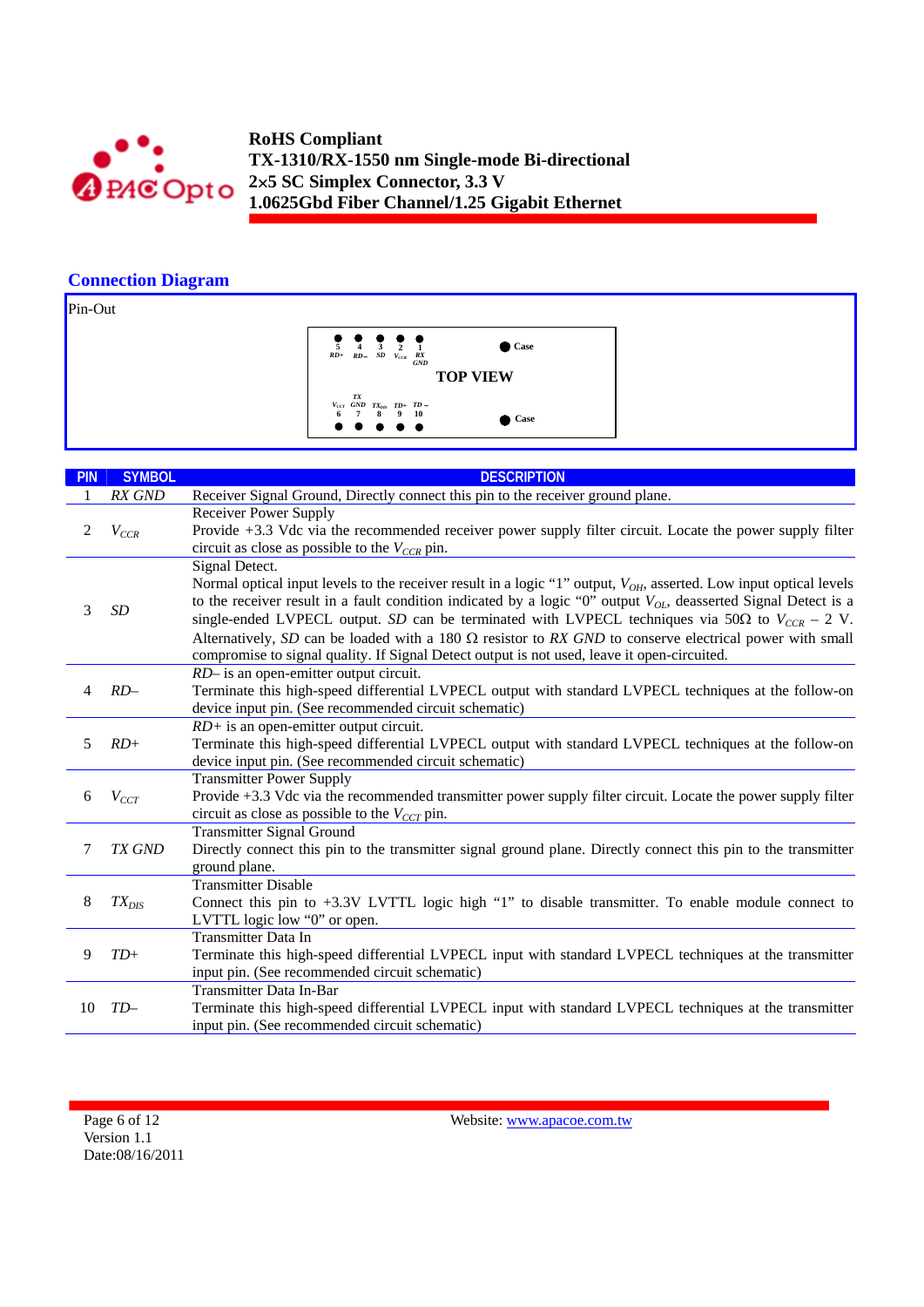



Page 7 of 12 Version 1.1 Date:08/16/2011

Website: www.apacoe.com.tw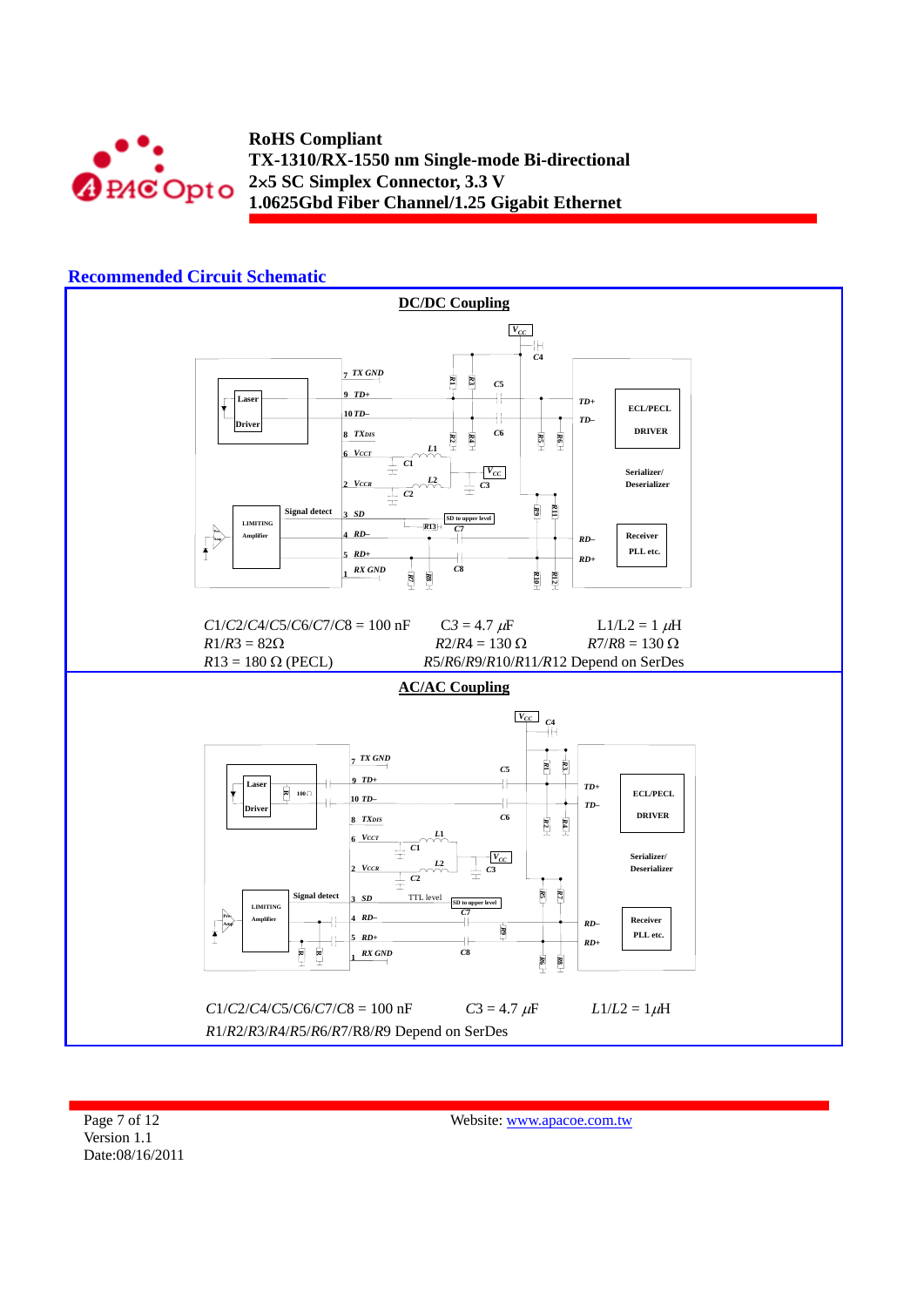

In order to get proper functionality, a recommended circuit is provided in above recommended circuit schematic. When designing the circuit interface, there are a few fundamental guidelines to follow.

- (1) The differential data lines should be treated as 50  $\Omega$  Micro strip or strip line transmission lines. This will help to minimize the parasitic inductance and capacitance effects. Locate termination at the received signal end of the transmission line. The length of these lines should be kept short and of equal length.
- (2) For the high speed signal lines, differential signals should be used, not single-ended signals, and these differential signals need to be loaded symmetrically to prevent unbalanced currents which will cause distortion in the signal.
- (3) Multi layer plane PCB is best for distribution of *V<sub>CC</sub>*, returning ground currents, forming transmission lines and shielding, Also, it is important to suppress noise from influencing the fiber-optic transceiver performance, especially the receiver circuit.
- (4) A separate proper power supply filter circuits shown in Figure for the transmitter and receiver sections. These filter circuits suppress  $V_{CC}$  noise over a broad frequency range, this prevents receiver sensitivity degradation due to  $V_{CC}$  noise.
- (5) Surface-mount components are recommended. Use ceramic bypass capacitors for the 0.1 *µ*F capacitors and a surface-mount coil inductor for 1 *µ*H inductor. Ferrite beads can be used to replace the coil inductors when using quieter  $V_{CC}$  supplies, but a coil inductor is recommended over a ferrite bead. All power supply components need to be placed physically next to the  $V_{CC}$  pins of the receiver and transmitter.
- (6) Use a good, uniform ground plane with a minimum number of holes to provide a low-inductance ground current return for the power supply currents.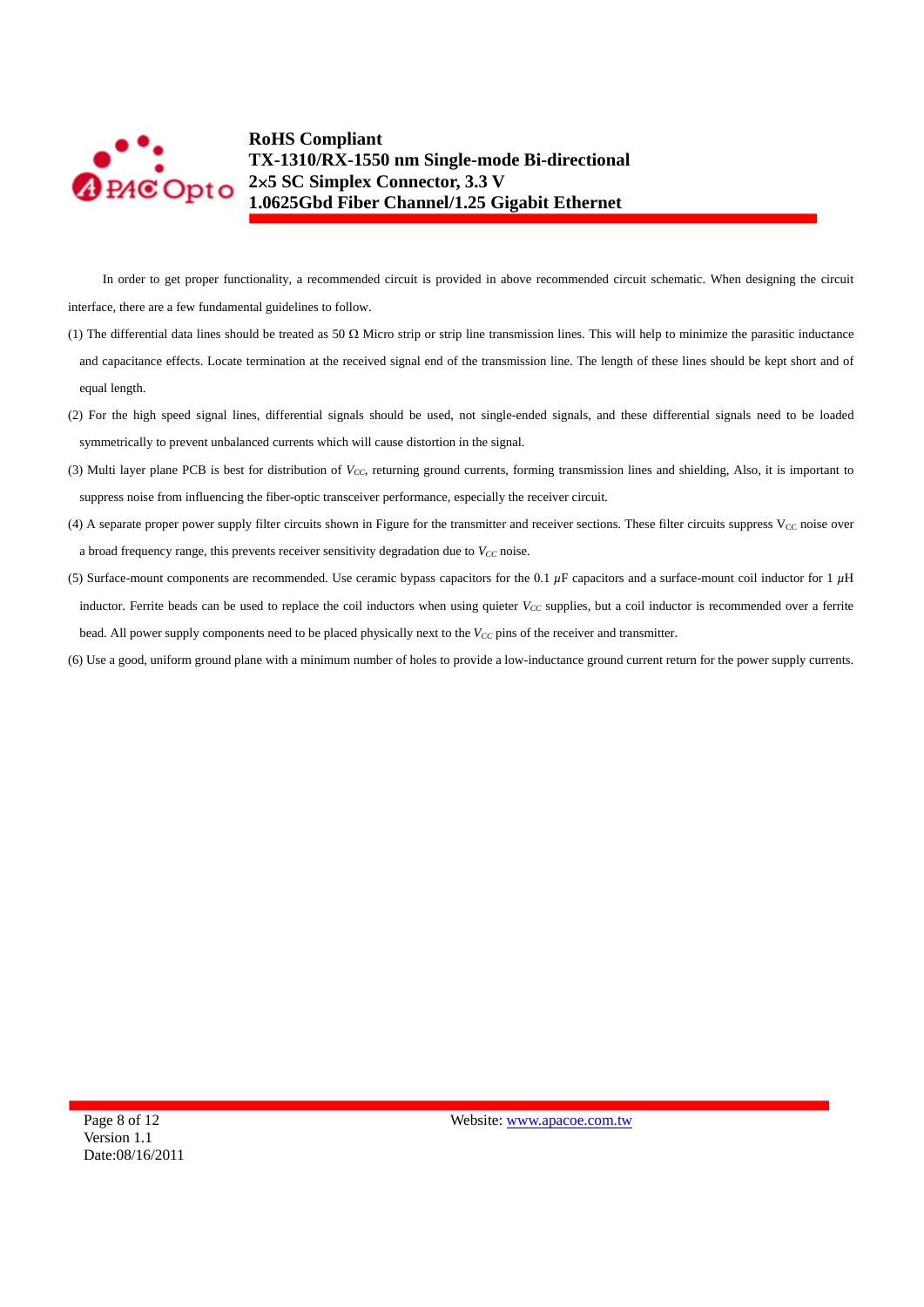

## **Recommended Board Layout Hole Pattern**



This transceiver is compatible with industry standard wave or hand solder processes. After wash process, all moisture must be completely remove from the module. The transceiver is supplied with a process plug to prevent contamination during wave solder and aqueous rinse as well as during handling, shipping or storage.

Solder fluxes should be water-soluble, organic solder fluxes. Recommended cleaning and degreasing chemicals for these transceivers are alcohol's (methyl, isopropyl, isobutyl), aliphatics (hexane, heptane) and other chemicals, such as soap solution or naphtha. Do not use partially halogenated hydrocarbons for cleaning/degreasing.

Page 9 of 12 Version 1.1 Date:08/16/2011 Website: www.apacoe.com.tw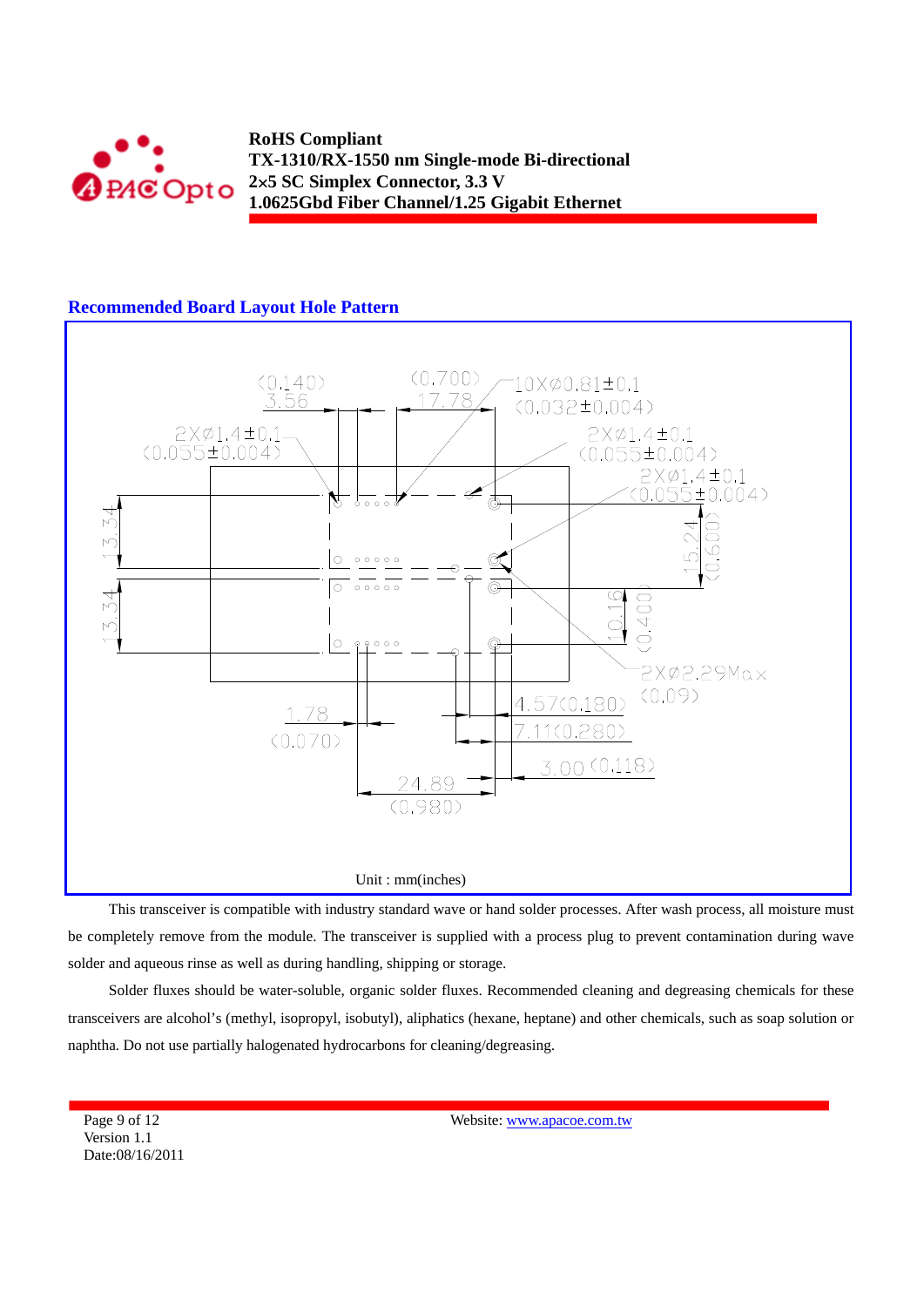

## **Drawing Dimensions**



Page 10 of 12

Website: www.apacoe.com.tw

Version 1.1 Date:08/16/2011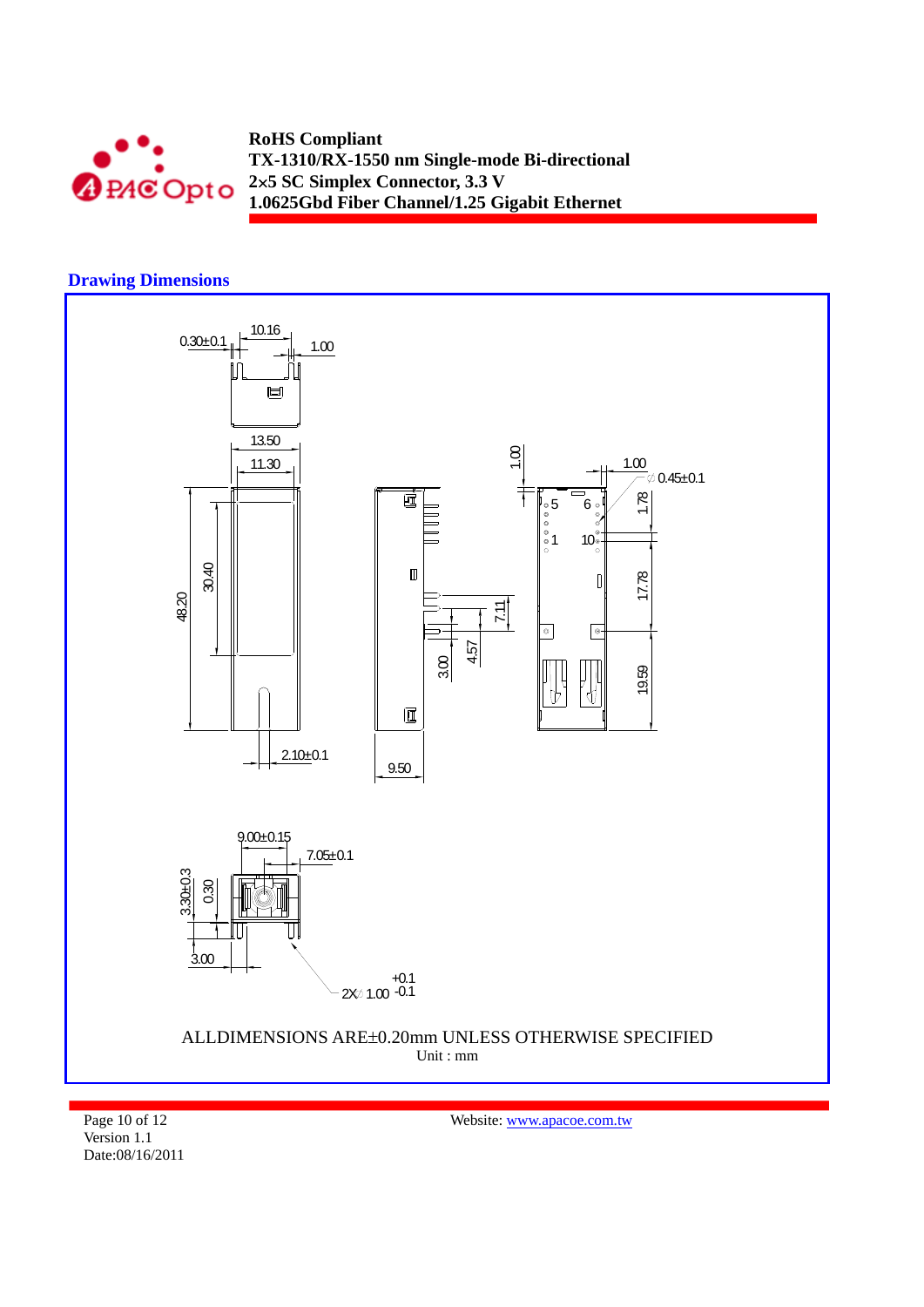

## **Optical Receptacle Cleaning Recommendations**

All fiber stubs inside the receptacle portions were cleaned before shipment. In the event of contamination of the optical ports, the recommended cleaning process is the use of forced nitrogen. If contamination is thought to have remained, the optical ports can be cleaned using a NTT international Cletop® stick type and HFE7100 cleaning fluid. Before the mating of patchcord, the fiber end should be cleaned up by using Cletop® cleaning cassette.



Note: The pictures were extracted from NTT-ME website. And the Cletop® is a trademark registered by NTT-ME